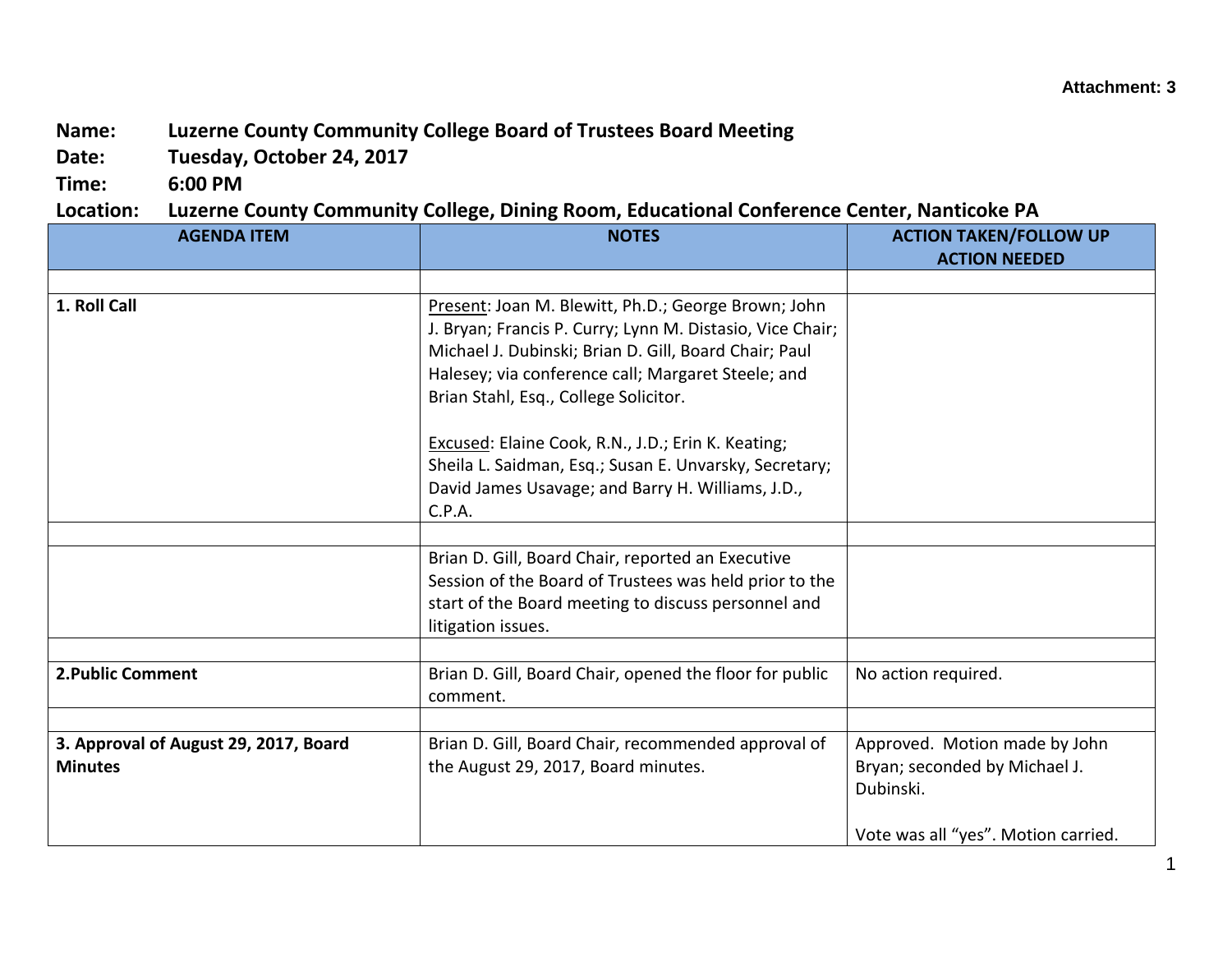| <b>AGENDA ITEM</b>                                                | <b>NOTES</b>                                                                                                                                                                                                                                                                                                                                                                                                                                                                                                                                                                                                                                                                                                                                                                                                                                                                                                                                                                                                                                                                                                                                                                                          | <b>ACTION TAKEN/FOLLOW UP</b><br><b>ACTION NEEDED</b>                                                                 |
|-------------------------------------------------------------------|-------------------------------------------------------------------------------------------------------------------------------------------------------------------------------------------------------------------------------------------------------------------------------------------------------------------------------------------------------------------------------------------------------------------------------------------------------------------------------------------------------------------------------------------------------------------------------------------------------------------------------------------------------------------------------------------------------------------------------------------------------------------------------------------------------------------------------------------------------------------------------------------------------------------------------------------------------------------------------------------------------------------------------------------------------------------------------------------------------------------------------------------------------------------------------------------------------|-----------------------------------------------------------------------------------------------------------------------|
|                                                                   |                                                                                                                                                                                                                                                                                                                                                                                                                                                                                                                                                                                                                                                                                                                                                                                                                                                                                                                                                                                                                                                                                                                                                                                                       |                                                                                                                       |
| 4. Approval of October 24, 2017 Board<br>Agenda                   | Brian D. Gill, Board Chair, recommended the Luzerne<br>County Community College Board of Trustees<br>approve the October 24, 2017 Board agenda.                                                                                                                                                                                                                                                                                                                                                                                                                                                                                                                                                                                                                                                                                                                                                                                                                                                                                                                                                                                                                                                       | Approved. Motion made by Joan M.<br>Blewitt, Ph.D.; seconded by John<br>Bryan.<br>Vote was all "yes". Motion carried. |
| 5. Report of Officers and Agents<br>President's Report<br>$\circ$ | President Leary reported the College's celebrated its<br>50 <sup>th</sup> Anniversary week with the opening of the Time<br>Capsule on October 3rd, Wilkes Barre Center Food<br>Bank ribbon cutting ceremony on October 4 <sup>th</sup> , and<br>ribbon cutting ceremony for the Fitness Walking Trail<br>was held on October 5 <sup>th</sup> . The week's festivities<br>concluded with the 50 <sup>th</sup> Anniversary Gala which you<br>will hear more about during Sandy Nicholas' remarks<br>this evening.<br>The College held its Professional Development Day<br>program on Wednesday, October 18th. Heather<br>Jones, Coordinator of Human Services, served as<br>emcee. The focus of the professional development<br>day program was on the opioid epidemic signs and<br>symptoms of drug use which concluded with a panel<br>discussion. Participants in the panel discussion<br>included: Michael Donahue, Executive Director of<br>Wyoming County Human Services; William Stauffer,<br>Executive Director of Pennsylvania Recovery<br>Organization Alliance, John Fabieski, Student; Bill<br>Barrett, Director of Campus Security & Safety; Andrea<br>Pabon, LCSW; and Heather Jones, M.S |                                                                                                                       |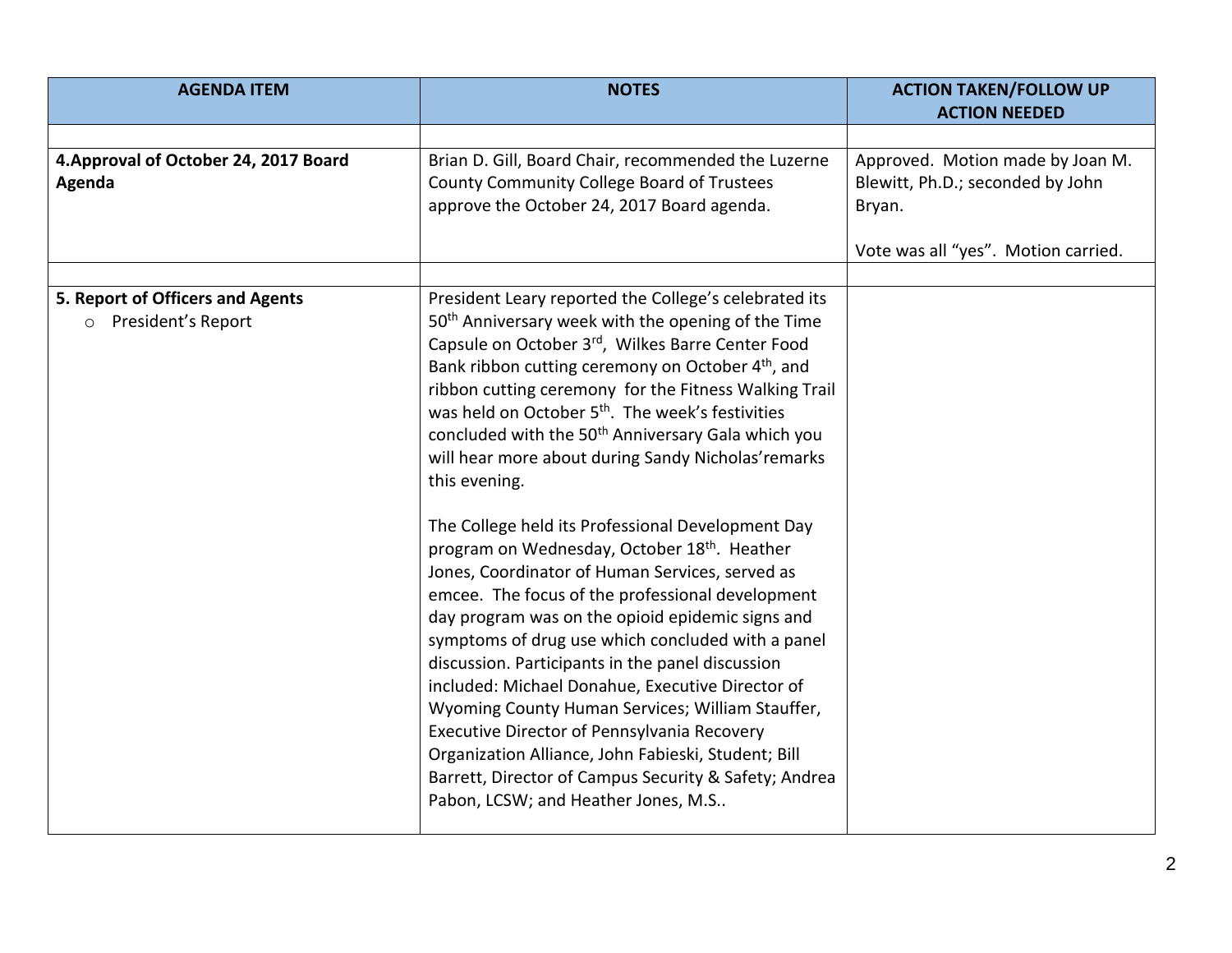| <b>AGENDA ITEM</b>                        | <b>NOTES</b>                                                 | <b>ACTION TAKEN/FOLLOW UP</b> |
|-------------------------------------------|--------------------------------------------------------------|-------------------------------|
|                                           |                                                              | <b>ACTION NEEDED</b>          |
| President's Report (continued)<br>$\circ$ | During the program's afternoon session, in an effort         |                               |
|                                           | to ensure a safe learning and working environment,           |                               |
|                                           | an active shooter presentation and discussion was            |                               |
|                                           | provided to college administration, staff and faculty.       |                               |
|                                           | On Thursday, October 26 at 11 a.m., the President            |                               |
|                                           | extended an invitation to the Board to join him as           |                               |
|                                           | Luzerne County Community College will join with              |                               |
|                                           | local M&T Bank representatives and Pennsylvania              |                               |
|                                           | state leaders to break ground on the upcoming                |                               |
|                                           | Luzerne County Community College M&T Bank                    |                               |
|                                           | Educational Center. The property, formerly an M&T            |                               |
|                                           | Bank branch, was donated by the bank's Northern              |                               |
|                                           | Pennsylvania region, and will offer classroom and            |                               |
|                                           | study space for Luzerne County Community College             |                               |
|                                           | students.                                                    |                               |
|                                           |                                                              |                               |
|                                           | President Leary reported he has accepted the                 |                               |
|                                           | invitation to serve as the Keynote Speaker at the            |                               |
|                                           | Pittston Chamber of Commerce Autumn Breakfast                |                               |
|                                           | scheduled for 7:30 a.m. on Friday, November 3, 2017          |                               |
|                                           | at St. Anthony's Parish in Exeter. If any member of          |                               |
|                                           | the Board would like to attend this event, please let        |                               |
|                                           | Paula Labenski know so that she can affirm your              |                               |
|                                           | attendance. On Friday, November 3, at the Wilkes-            |                               |
|                                           | Barre Chapter NAACP's Annual Freedom Fund                    |                               |
|                                           | Banquet, will present a proclamation to Luzerne              |                               |
|                                           | County Community on its 50 <sup>th</sup> Anniversary and its |                               |
|                                           | contribution over the years towards NAACP                    |                               |
|                                           | initiatives. The College is very proud to have the only      |                               |
|                                           | chapter of NAACP on its' College campus.                     |                               |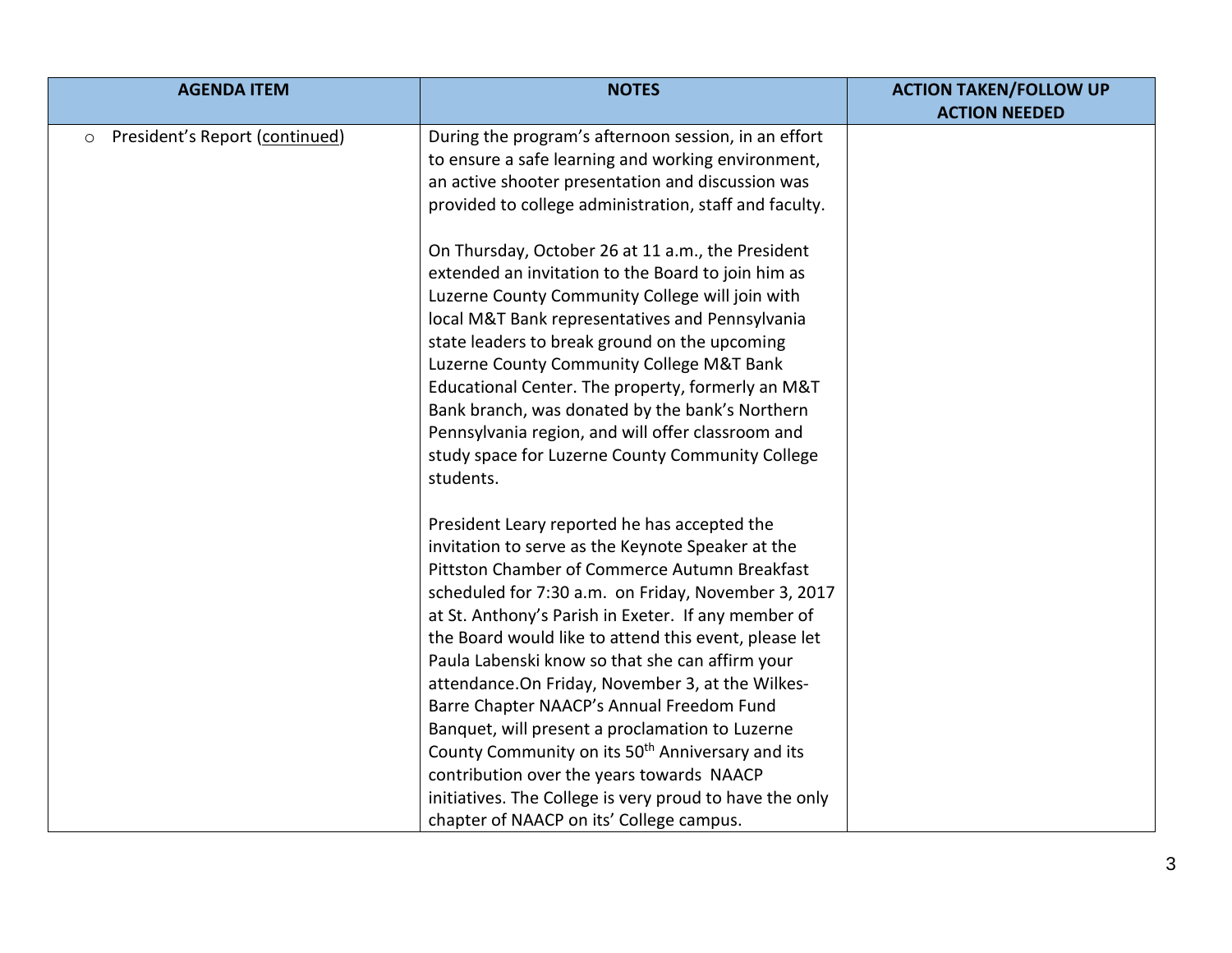| <b>AGENDA ITEM</b>            | <b>NOTES</b>                                            | <b>ACTION TAKEN/FOLLOW UP</b> |
|-------------------------------|---------------------------------------------------------|-------------------------------|
|                               |                                                         | <b>ACTION NEEDED</b>          |
| Treasurer's Report<br>$\circ$ | Joseph Gasper, Dean of Finance, presented the           |                               |
|                               | following Treasurer's Report.                           |                               |
|                               |                                                         |                               |
|                               | When compared to the prior fiscal year the Current      |                               |
|                               | Fund Income of \$15,347,000 is down 1.56% and           |                               |
|                               | Expenses of \$4,043,000 increased 35.58%. Bookstore     |                               |
|                               | Income decreased \$78,000 and Expenses decreased        |                               |
|                               | \$31,000. Food Service Income decreased \$4,000 and     |                               |
|                               | expenses decreased \$8,000. The Plant Fund Income       |                               |
|                               | increased \$4,000 and Expenditures decreased            |                               |
|                               | \$425,000 when compared to the prior year.              |                               |
|                               |                                                         |                               |
|                               | Tuition Income decreased \$300,000 and the Price and    |                               |
|                               | Volume variance is listed on your report. General       |                               |
|                               | Service Fees and Technology Fees are down slightly      |                               |
|                               | from the prior year. The increase in Course Fees        |                               |
|                               | \$71,000 is attributable to the adjustment made for     |                               |
|                               | the current fiscal year. The first scheduled payment of |                               |
|                               | the Commonwealth of Pennsylvania Appropriation          |                               |
|                               | was received and the transfer of Out of County and      |                               |
|                               | Out of State tuition from the Tuition Account to Non-   |                               |
|                               | Sponsor Income is made at the end of September.         |                               |
|                               |                                                         |                               |
|                               | Current Fund Expenditures - Last year's Health Care     |                               |
|                               | invoices were not received/posted until September       |                               |
|                               | 2017 due to the Highmark Conversion which accounts      |                               |
|                               | for most of the \$837,000 increase in Fringe Benefits   |                               |
|                               | along with increases to Retirement Expense. Salary      |                               |
|                               | Expense has increased \$230,000. Institutional Dues     |                               |
|                               | increased due to the timing of payments. The closing    |                               |
|                               | costs related to the GESA                               |                               |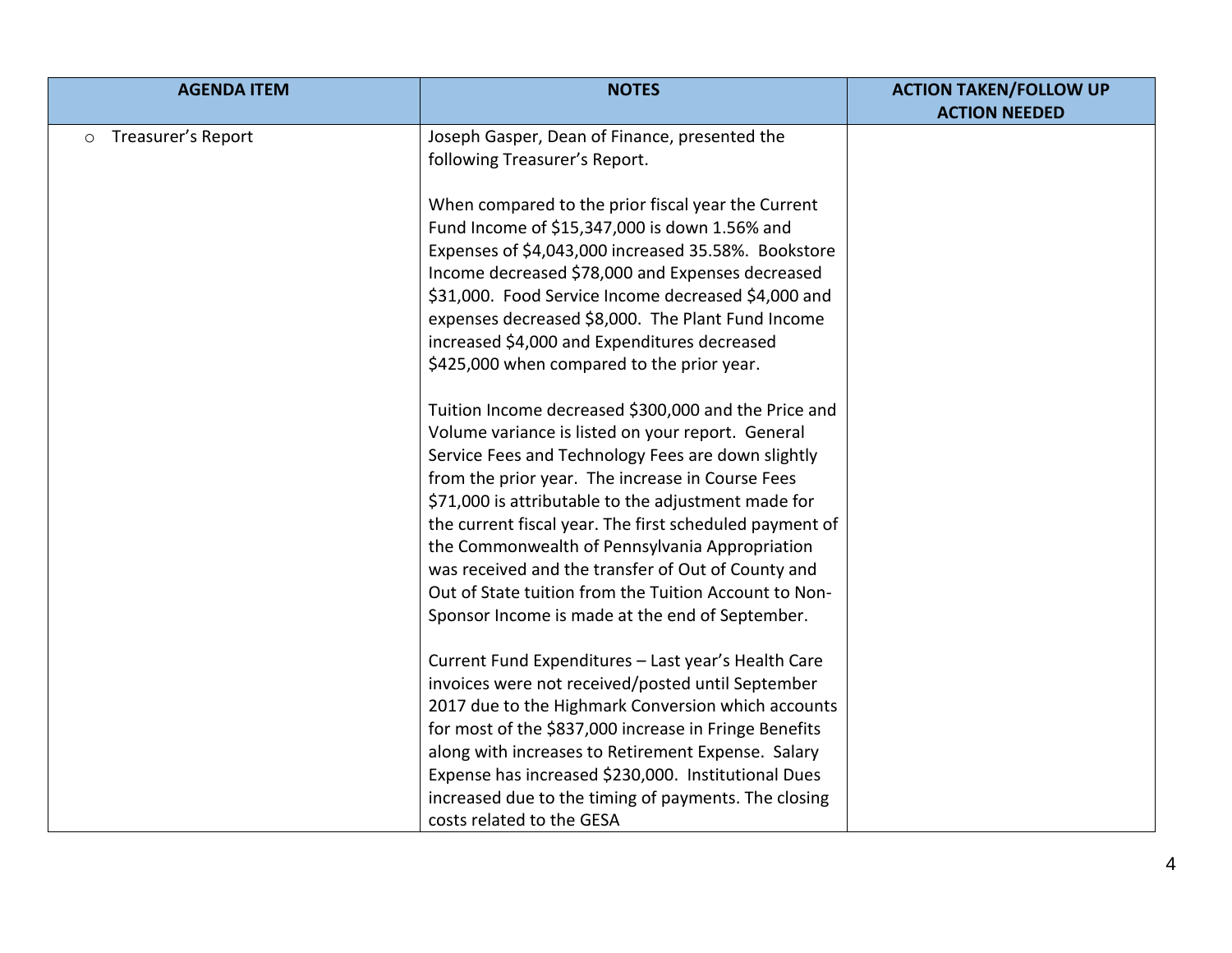| <b>AGENDA ITEM</b>                        | <b>NOTES</b>                                                                                         | <b>ACTION TAKEN/FOLLOW UP</b> |
|-------------------------------------------|------------------------------------------------------------------------------------------------------|-------------------------------|
|                                           |                                                                                                      | <b>ACTION NEEDED</b>          |
| Treasurer's Report (continued)<br>$\circ$ | Project account for the increase in Legal Fee Expense.                                               |                               |
|                                           | Bookstore Report: Textbook Sales and Other Sales in                                                  |                               |
|                                           | total are down \$78,000 from the prior year. When                                                    |                               |
|                                           | compared to prior year Salary Expense has decreased                                                  |                               |
|                                           | \$8,000 and Other Purchases increased \$31,000 and                                                   |                               |
|                                           | Textbook Expense decreased \$55,000.                                                                 |                               |
|                                           | Food Service Report: Food Sales have increased                                                       |                               |
|                                           | \$1,000. Vending Income is down \$5,000 due to the                                                   |                               |
|                                           | fact that the Pepsi Commission check has been                                                        |                               |
|                                           | delayed. Total Food Service Expense in total                                                         |                               |
|                                           | decreased 4.76%.                                                                                     |                               |
|                                           | Plant Fund: The Commonwealth of Pennsylvania                                                         |                               |
|                                           | Appropriation is up \$12,000 related to the additional                                               |                               |
|                                           | lease reimbursement that was approved for the                                                        |                               |
|                                           | current fiscal year. The Equipment Purchase Expense                                                  |                               |
|                                           | variance is related to the one-time Capital Projects                                                 |                               |
|                                           | approved by PDE last fiscal year. The Scranton Lease                                                 |                               |
|                                           | accounts for the increase in expense line item for<br>"Other Leases".                                |                               |
|                                           |                                                                                                      |                               |
| <b>Foundation Report</b><br>O             | Sandra Nicholas, Executive Director, Institutional                                                   |                               |
|                                           | Advancement/Foundation, stated it has been an                                                        |                               |
|                                           | amazing year celebrating our 50 <sup>th</sup> Anniversary. We                                        |                               |
|                                           | started in January 2017 with kick-off of 50 Acts of                                                  |                               |
|                                           | Kindness initiated by the Student Government                                                         |                               |
|                                           | Association which has been carried through this                                                      |                               |
|                                           | entire year. Culminated with our anniversary week of<br>events. Ms. Nicholas extended her thanks and |                               |
|                                           |                                                                                                      |                               |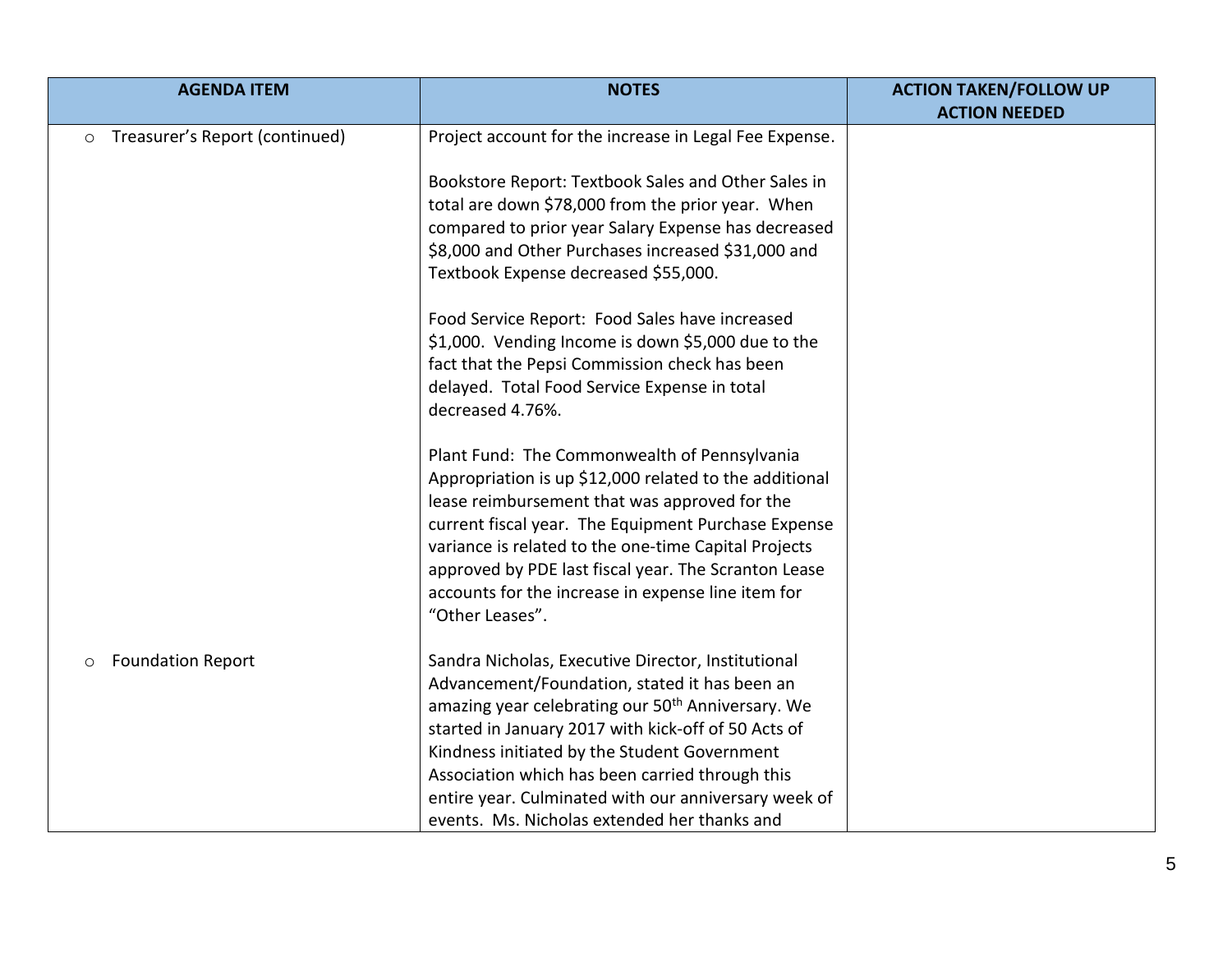| <b>AGENDA ITEM</b> | <b>NOTES</b>                                                   | <b>ACTION TAKEN/FOLLOW UP</b> |
|--------------------|----------------------------------------------------------------|-------------------------------|
|                    |                                                                | <b>ACTION NEEDED</b>          |
|                    | appreciation to President Leary who attending each             |                               |
|                    | event held both on and off campus.                             |                               |
|                    | Ms. Nicholas expressed her sincerest appreciation to           |                               |
|                    | everyone who attended or supported the Gala. More              |                               |
|                    | than 431 individuals attended this event. Those                |                               |
|                    | individuals who attended the Gala but did not really           |                               |
|                    | know the College were amazed of everything the                 |                               |
|                    | College accomplished in our 50 years. They were                |                               |
|                    | there to show their support us and this event made             |                               |
|                    | them feel good investing in the Gala and in LCCC. For          |                               |
|                    | those of us who work at LCCC, including our Alumni,            |                               |
|                    | are very proud to be affiliated and proud to have              |                               |
|                    | graduated from Luzerne County Community College.               |                               |
|                    |                                                                |                               |
|                    | Ms. Nicholas expressed her appreciation and thanks             |                               |
|                    | to Mr. Patrick J. Solano, Honorary Chair of the Gala;          |                               |
|                    | donors, Board of Trustees, Foundation and Alumni               |                               |
|                    | Boards.                                                        |                               |
|                    |                                                                |                               |
|                    | At this time, Ms. Nicholas acknowledged the                    |                               |
|                    | following staff members for their work on the 50 <sup>th</sup> |                               |
|                    | Anniversary events and Gala. Bob Bogdon, Director              |                               |
|                    | of Marketing, who creating the video and taking                |                               |
|                    | pictures throughout the evening; Lisa Nelson,                  |                               |
|                    | Director of College Relations, for the incredible              |                               |
|                    | publicity the College received being featured on the           |                               |
|                    | front and third pages of the newspapers, on                    |                               |
|                    | primetime television - this was all attributed to the          |                               |
|                    | work of Lisa Nelson. Thanks was extended to Kathy              |                               |
|                    | Goeringer is the Director of Printing and Publications         |                               |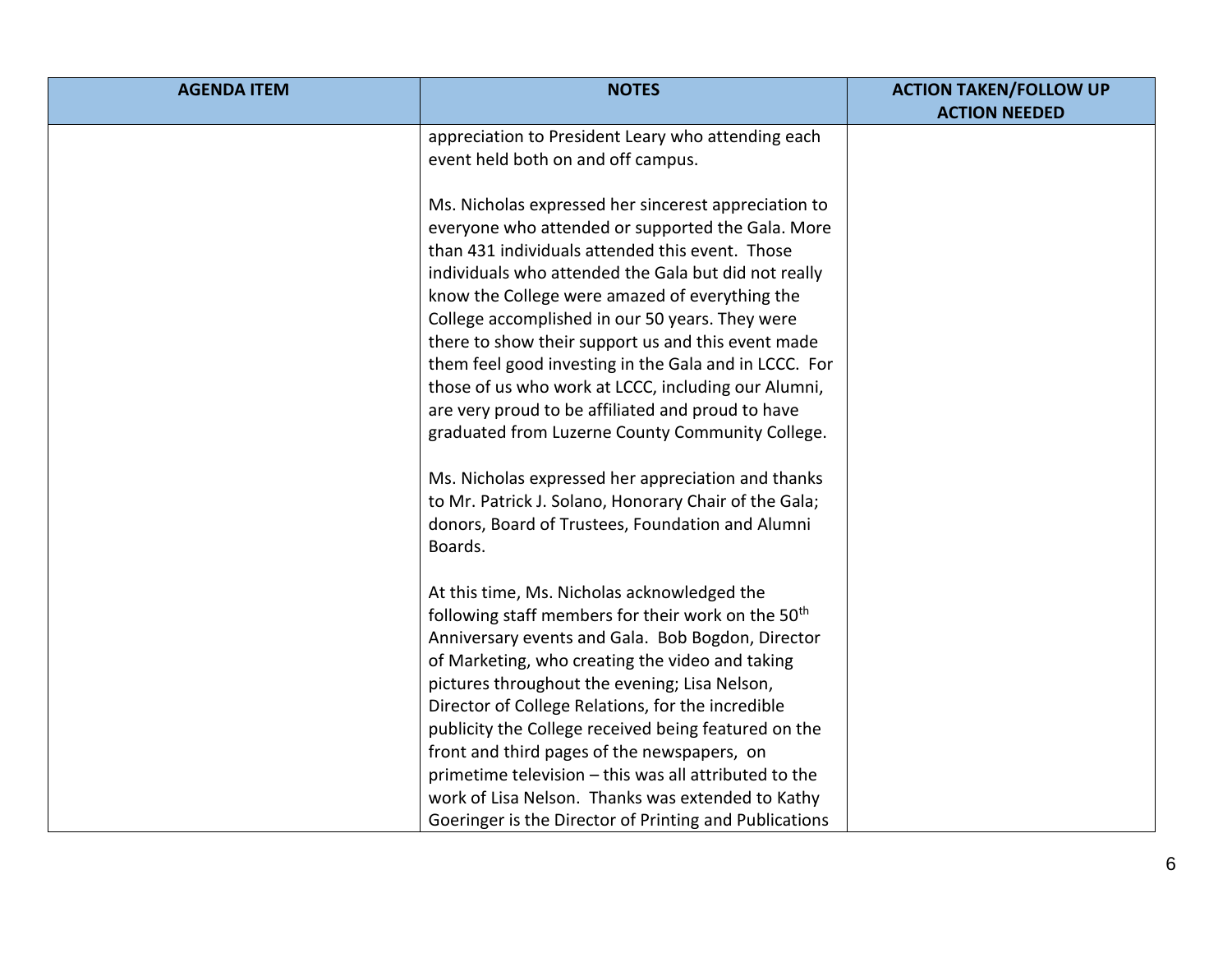| <b>AGENDA ITEM</b> | <b>NOTES</b>                                                                                                                                                                                                                                                                                                                                                                                                                                                                                                                                                                                                                                                                                                                                                                                                                                                                                                                                                                                                                                                                                                                                                                                                                                                                                                                                                                                                                                                     | <b>ACTION TAKEN/FOLLOW UP</b> |
|--------------------|------------------------------------------------------------------------------------------------------------------------------------------------------------------------------------------------------------------------------------------------------------------------------------------------------------------------------------------------------------------------------------------------------------------------------------------------------------------------------------------------------------------------------------------------------------------------------------------------------------------------------------------------------------------------------------------------------------------------------------------------------------------------------------------------------------------------------------------------------------------------------------------------------------------------------------------------------------------------------------------------------------------------------------------------------------------------------------------------------------------------------------------------------------------------------------------------------------------------------------------------------------------------------------------------------------------------------------------------------------------------------------------------------------------------------------------------------------------|-------------------------------|
|                    |                                                                                                                                                                                                                                                                                                                                                                                                                                                                                                                                                                                                                                                                                                                                                                                                                                                                                                                                                                                                                                                                                                                                                                                                                                                                                                                                                                                                                                                                  |                               |
|                    | from the invitations you received to the program that<br>evening, that was all of Kathy's work. Joanne Yuhas,<br>Institutional Advancement Assistant, who is Ms.<br>Nicholas's right and left hand, knows everything<br>about the division; Bonnie Lauer, Director of Alumni,<br>helped organize the wrestling reunion, and secured<br>major participation by the alumni association towards<br>the Gala; and Mary Dolon, Grants, our legislative<br>liaison who worked with the legislators to secure and<br>coordinate the proclamations; Lori Eartley for her<br>staff support; and lastly, Connie Toporcer, Director of<br>Technical and Internet Services, for technical support<br>of the Foundation website for allowing donors to<br>make a gift to the college.<br>The 50 <sup>th</sup> Anniversary Gala raised \$150,250 and over<br>\$104,000 will benefit scholarships for our first time,<br>first generation students and veterans. This event<br>was a wonderful recognition of LCCC as well as<br>helping our future students.<br>President Leary remarked Ms. Nicholas mentioned<br>everyone who contributed to the success of the Gala;<br>one of our most important events of our College<br>history; President Leary stated it was the leadership<br>Sandy Nicholas provided, her commitment to ensure<br>the evening was excellent as well as inspiring<br>deserves recognition and at this time President Leary<br>thanked Sandy Nicholas. | <b>ACTION NEEDED</b>          |
|                    |                                                                                                                                                                                                                                                                                                                                                                                                                                                                                                                                                                                                                                                                                                                                                                                                                                                                                                                                                                                                                                                                                                                                                                                                                                                                                                                                                                                                                                                                  |                               |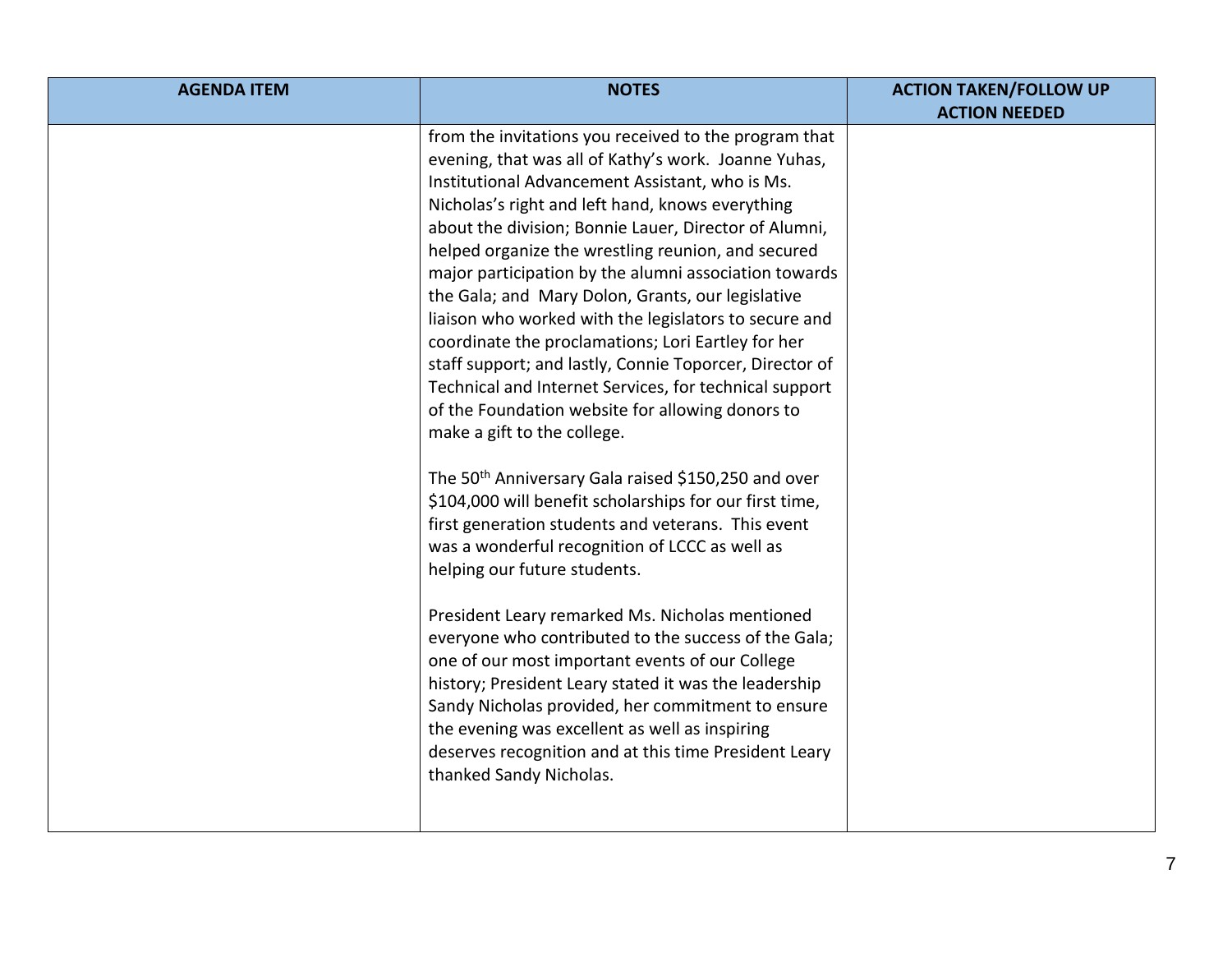| <b>AGENDA ITEM</b>                             | <b>NOTES</b>                                                                         | <b>ACTION TAKEN/FOLLOW UP</b>       |
|------------------------------------------------|--------------------------------------------------------------------------------------|-------------------------------------|
|                                                |                                                                                      | <b>ACTION NEEDED</b>                |
|                                                | The Scholarship Donor Luncheon will be held on                                       |                                     |
|                                                | Monday, November 6, 2017 at noon at The Woodland                                     |                                     |
|                                                | Inn and Resort. The Time Capsule will be (re)buried                                  |                                     |
|                                                | on Tuesday, December 5, 2017. Suggestions are                                        |                                     |
|                                                | being accepted across campus as to what should be                                    |                                     |
|                                                | included in the capsule. The items that were in the                                  |                                     |
|                                                | capsule are on display in the Schulman Gallery.                                      |                                     |
|                                                | The Veterans Center dedication ceremony will be                                      |                                     |
|                                                | held on Monday, November 13, 2017, at 4 p.m. in the                                  |                                     |
|                                                | Campus Center.                                                                       |                                     |
|                                                | Board Chair Gill stated the impact of the 50 <sup>th</sup>                           |                                     |
|                                                | Anniversary Gala is a real long-term tangible income.                                |                                     |
|                                                | The \$150,000 raised translates into an endowment                                    |                                     |
|                                                | providing a full time scholarship for a student to                                   |                                     |
|                                                | receive a two-year associate degree for the life of this                             |                                     |
|                                                | College every year. Board Chair Gill stated the Gala                                 |                                     |
|                                                | was a wonderful way to highlight the anniversary of                                  |                                     |
|                                                | Luzerne County Community College.                                                    |                                     |
|                                                |                                                                                      |                                     |
| 6. Report/Action of the Executive Committee    | 6A. Board Chair Gill reported there were no action<br>items to present at this time. | 6. $N/A$                            |
|                                                |                                                                                      |                                     |
| 7. Report/Action of the Academic Committee     | 7. Joan M. Blewitt, Ph.D., Chair, Board of Trustees                                  |                                     |
|                                                | Academic Committee, presented the following                                          |                                     |
|                                                | recommendation.                                                                      |                                     |
| 7A. Recommendation to Approve                  | 7A. Recommend the Luzerne County Community                                           | 7A. Approved. Motion made by        |
| Program Additions, Deletions and Modifications | College Board of Trustees approve the Program                                        | Francis Curry; seconded by Margaret |
|                                                | Modifications to the Plumbing & Heating Technology                                   | Steele.                             |
|                                                | Program to align with industry requirements by                                       |                                     |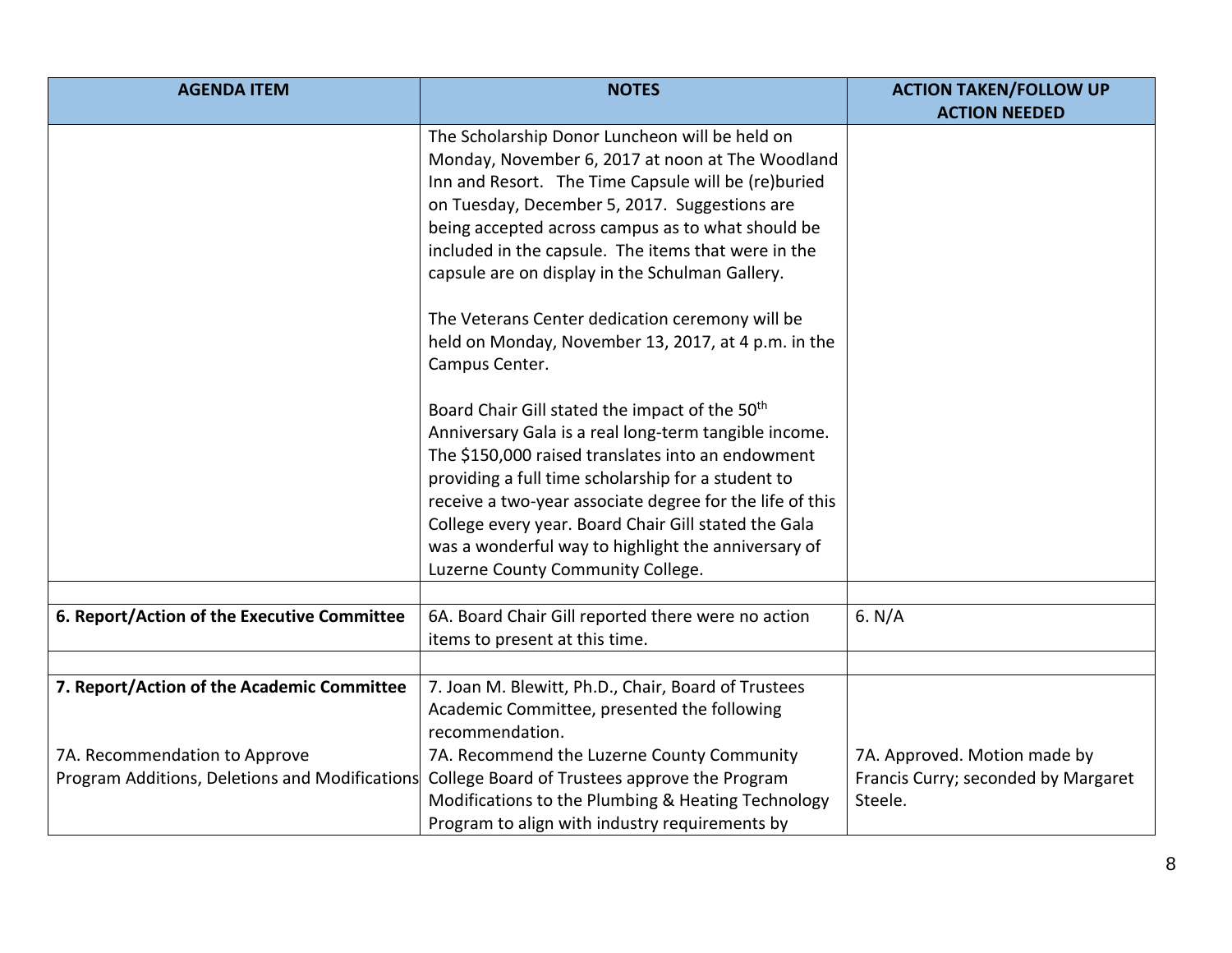| <b>AGENDA ITEM</b>                                 | <b>NOTES</b>                                                                                                                                                                                                                                                                  | <b>ACTION TAKEN/FOLLOW UP</b><br><b>ACTION NEEDED</b>                                                                 |
|----------------------------------------------------|-------------------------------------------------------------------------------------------------------------------------------------------------------------------------------------------------------------------------------------------------------------------------------|-----------------------------------------------------------------------------------------------------------------------|
|                                                    | changing those competencies to include air<br>conditioning to better graduates for employment.                                                                                                                                                                                | Vote was all "yes". Motion carried.                                                                                   |
| 8. Report/Action of the Finance Committee          | 8. Brian D. Gill, Board Chair, presented the following<br>recommendation.                                                                                                                                                                                                     |                                                                                                                       |
| 8A. Summary of Payments                            | 8A. Recommend the Luzerne County Community<br>College Board of Trustees approve the summary of<br>payments.                                                                                                                                                                   | 8A. Approved. Motion made by<br>Michael Dubinski; seconded by Joan<br>M. Blewitt, Ph.D.                               |
|                                                    |                                                                                                                                                                                                                                                                               | Vote was all "yes". Motion carried.                                                                                   |
| 8B. Employment Retraining Opportunities<br>Program | 8B. Recommend the Luzerne County Community<br>College approve the continuance of the LCCC<br><b>Employment Retraining Opportunities Program for</b><br>the Spring 2018 Semester with a tuition offset for<br>eligible individuals not to exceed a total value of<br>\$25,000. | 8B. Approved. Motion made by<br>Francis Curry; seconded by Lynn<br>Distasio.<br>Vote was all "yes". Motion carried.   |
| 8C. Building 4 Flooring Abatement Contract         | 8C. Recommend the Luzerne County Community<br>College Board of Trustees approve the award of the<br>Building 4 Flooring Project Asbestos Abatement to<br>the lowest responsible bidder, Prism Response, Inc. in<br>the amount of \$89,305.                                    | 8C. Approved. Motion made by<br>George Brown; seconded by Michael<br>Dubinski.<br>Vote was all "yes". Motion carried. |
| 8D. Acceptance of Grants                           | 8D. Recommend the Luzerne County Community<br>College Board of Trustees approve acceptance of the<br>following grant awards:<br>The ALTA renewal grants from the PA<br>$\bullet$<br>Department of Education were funded as<br>Follows:                                        | 8D. Approved. Motion made by<br>Michael Dubinski; Joan M. Blewitt,<br>Ph.D.<br>Vote was all "yes". Motion carried.    |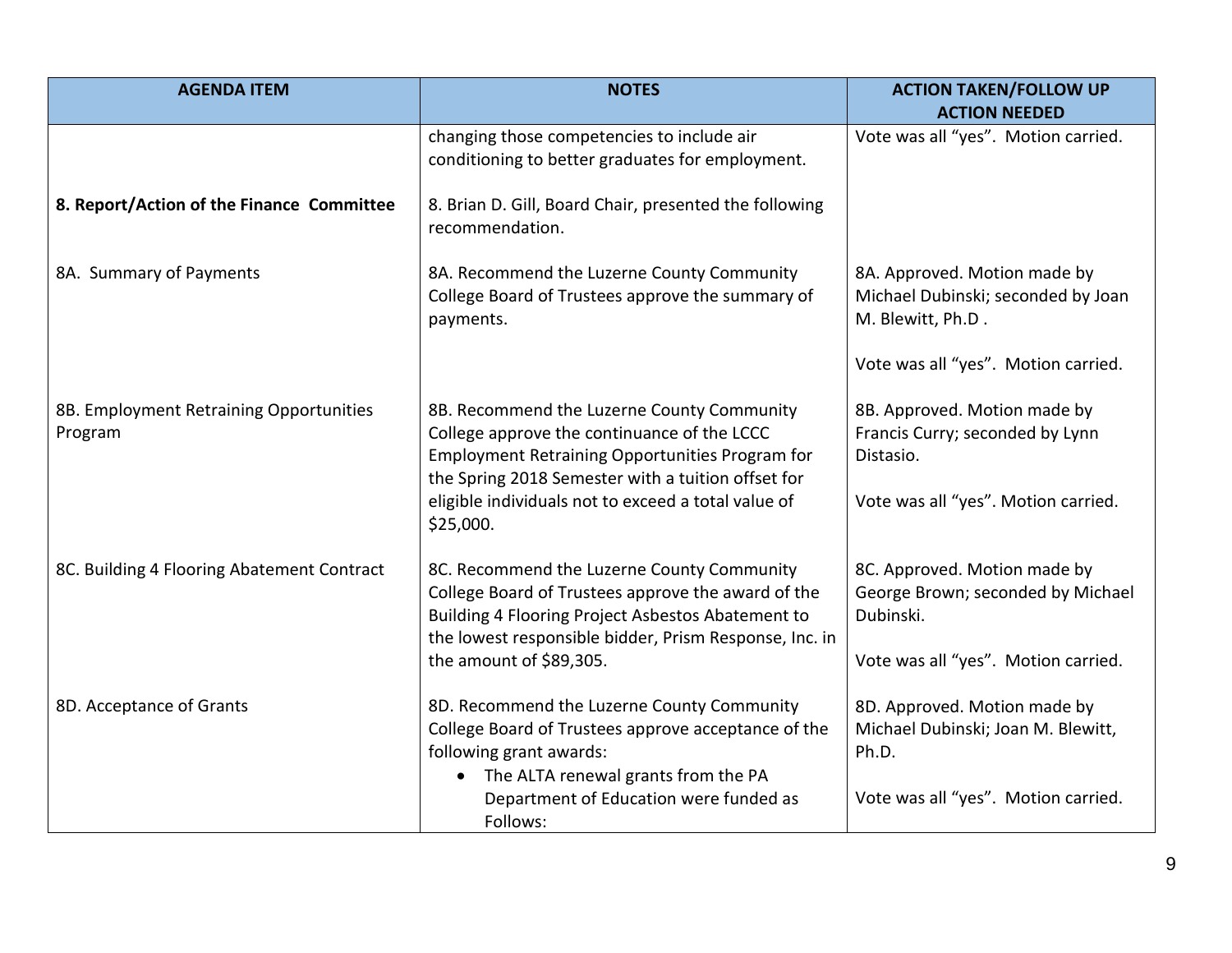| <b>AGENDA ITEM</b>                                                                    | <b>NOTES</b>                                                                                                                                                                                                                                                                                                                                                                                                                                                                                                                                                                                                                                                                                                                                                                                                                                                  | <b>ACTION TAKEN/FOLLOW UP</b>                                                                                          |
|---------------------------------------------------------------------------------------|---------------------------------------------------------------------------------------------------------------------------------------------------------------------------------------------------------------------------------------------------------------------------------------------------------------------------------------------------------------------------------------------------------------------------------------------------------------------------------------------------------------------------------------------------------------------------------------------------------------------------------------------------------------------------------------------------------------------------------------------------------------------------------------------------------------------------------------------------------------|------------------------------------------------------------------------------------------------------------------------|
|                                                                                       |                                                                                                                                                                                                                                                                                                                                                                                                                                                                                                                                                                                                                                                                                                                                                                                                                                                               | <b>ACTION NEEDED</b>                                                                                                   |
| 9. Report/Action of the Human Resources<br><b>Committee</b>                           | $\checkmark$ #054 Family Literacy grant received an<br>increase of \$35,500 to be funded at<br>\$340,000. LCCC was only one of 15<br>agencies to be awarded an increase.<br>$\checkmark$ #064 Adult Basic Education was level<br>funded at \$698,398.<br>The Perkins grant from the PA Department of<br>Education was funded at \$462,556. Of this<br>amount, LCCC will receive \$423,406. This is a<br>decrease of \$4,096 over last year. The balance<br>goes to our partners in the Hazleton Area<br>Career Center and Schuylkill Technology<br>Center.<br>The Act 101 grant program received a<br>decrease of \$1,875 to \$46,650 in funding.<br>The Mapping Upward Technical Assistance<br>program from the U.S. Department of<br>Education was funded at \$11,800 for travel<br>costs to the agency conference for several<br>faculty.<br>9. No report. | 8D. Approved. Motion made by Susan<br>E. Unvarsky; seconded by George<br>Brown.<br>Vote was all "yes". Motion carried. |
|                                                                                       |                                                                                                                                                                                                                                                                                                                                                                                                                                                                                                                                                                                                                                                                                                                                                                                                                                                               |                                                                                                                        |
| 10. Report/Action of the Legislative,<br><b>Economic and Public Affairs Committee</b> | 10. Lynn Distasio, Vice Chair, Chair of the Legislative,<br>Economic and Public Affairs Committee, on behalf of<br>the committee, thanked everyone for this past year's<br>50 <sup>th</sup> Anniversary activities. It was a great culmination<br>of the College's past, present, and this evening,<br>President Leary presentation of his Vision for the<br>College.                                                                                                                                                                                                                                                                                                                                                                                                                                                                                         |                                                                                                                        |